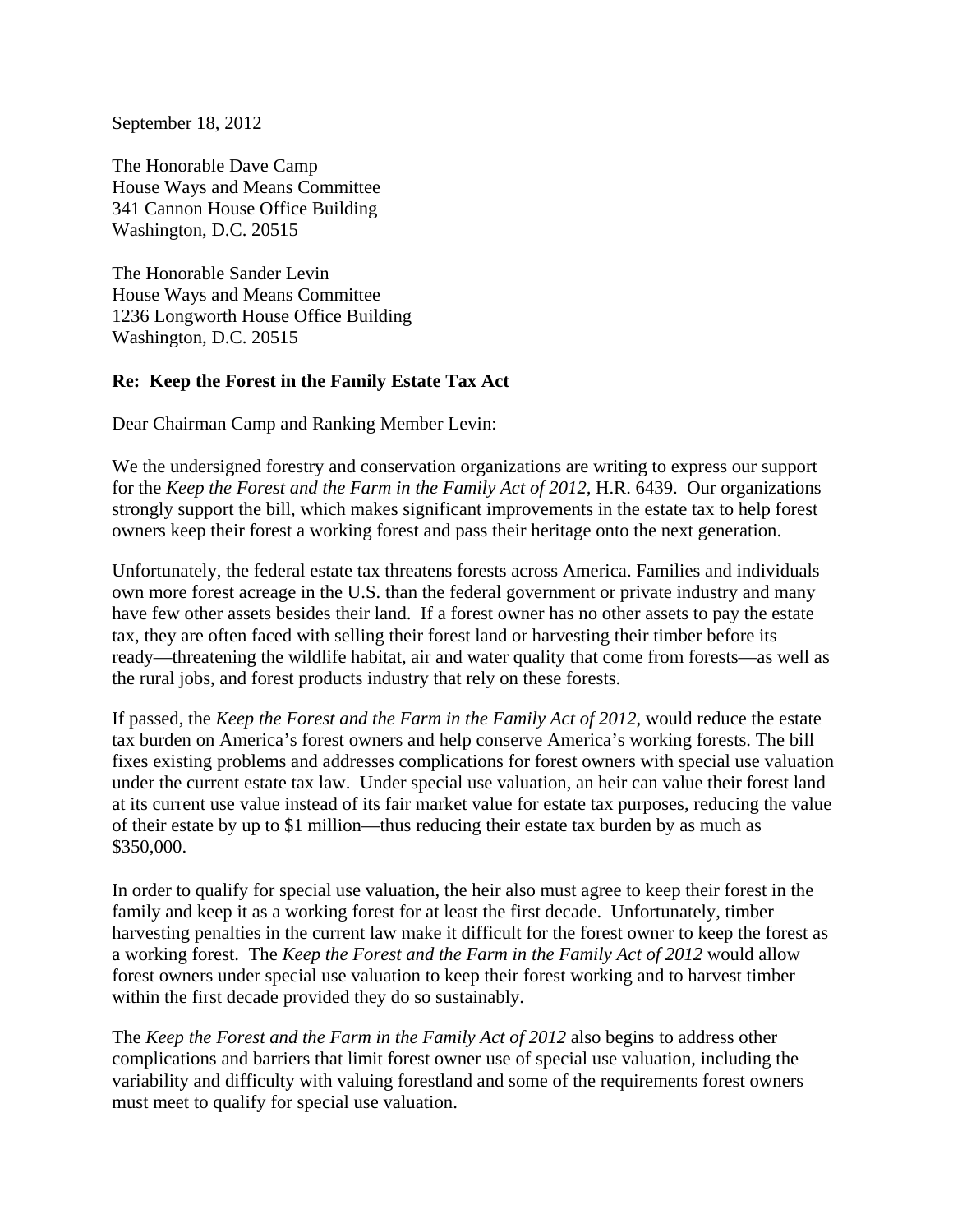Every American, whether we know it or not, relies on forest owners, to provide clean water and air, wildlife habitat, forest products we use every day, and places to hike, hunt, and fish. This legislation provides an important fix to help families and individuals keep their lands intact so they can continue to provide these important societal benefits.

Thank you for your consideration of this important legislation that will help conserve and sustain America's working forests.

Sincerely,

American Forest & Paper Association American Forest Foundation American Loggers Council Arkansas Forestry Association Association of Consulting Foresters California Farm Bureau Federation California Forestry Association Empire State Forest Products Association Florida Forestry Association Forest and Woodland Association of Missouri Forest Resources Association Great Lakes Forest Alliance Idaho Forest Owners Association Intermountain Forest Association Kentucky Forest Industries Association Land Trust Alliance Louisiana Forestry Association Lyme Timber Company Maine Forest Products Council Massachusetts Forest Alliance Michigan Forest Association Minnesota Forestry Association Minnesota Forest Industries Minnesota Timber Producers Association Mississippi Forestry Association Mississippi River Trust National Association of Conservation Districts National Association of State Foresters National Association of University Forest Resources Programs National Alliance of Forest Owners National Hardwood Lumber Association National Lumber & Building Material Dealers Association National Woodland Owners Association New England Forestry Foundation North Carolina Association of Professional Loggers Ohio Forestry Association Oregon Small Woodlands Association